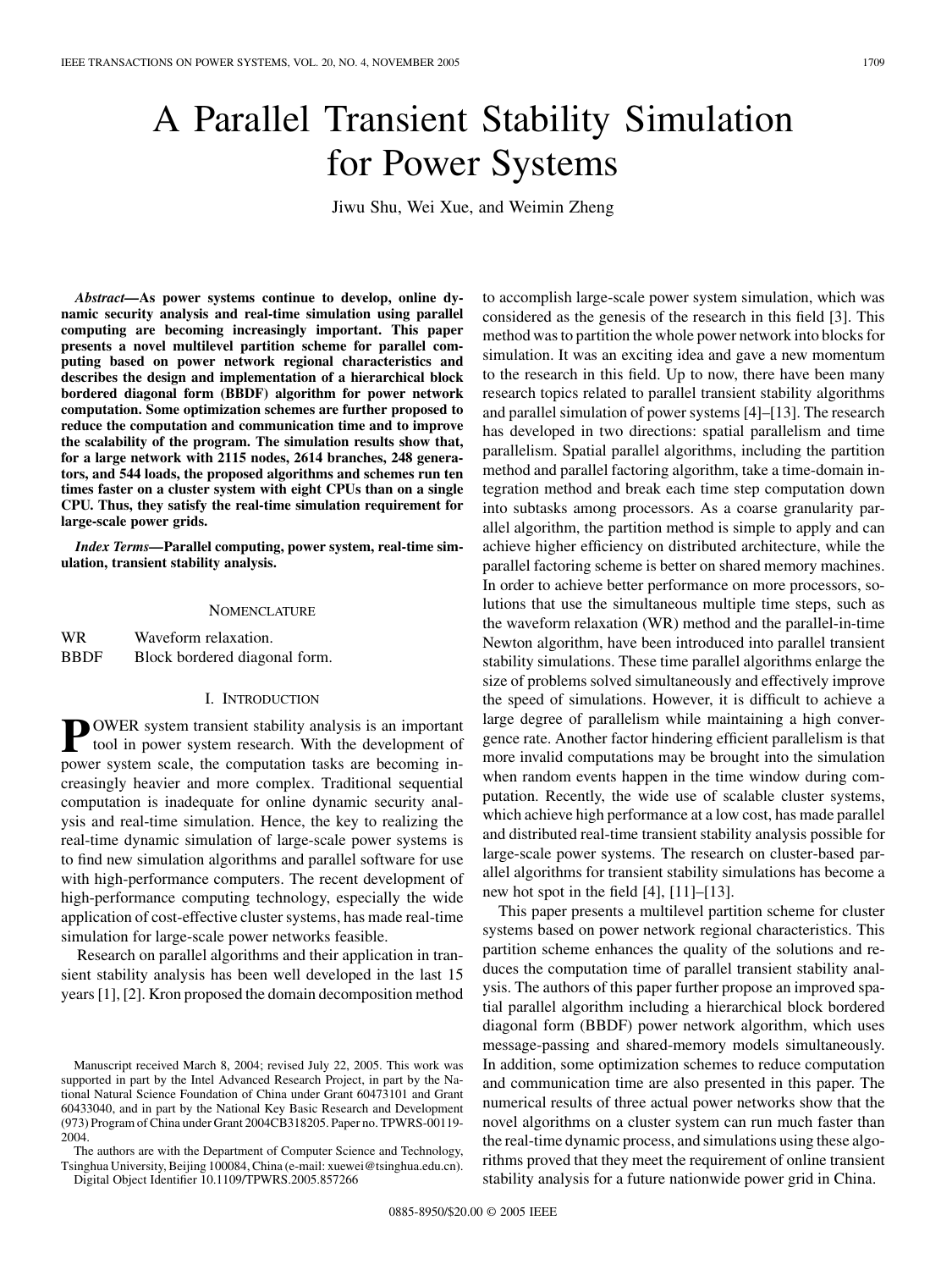# II. COMPUTING MODEL FOR POWER SYSTEM TRANSIENT STABILITY ANALYSIS

To accomplish the task of power system transient stability computation, a set of differential algebraic equations (DAEs) have to be solved

$$
\mathbf{X} = f(\mathbf{X}, \mathbf{V}) = \mathbf{A}\mathbf{X} + \mathbf{B}u(\mathbf{X}, \mathbf{V})
$$
  
0 =  $\mathbf{I} - Y(\mathbf{X})*\mathbf{V}$ . (1)

In (1), the first nonlinear differential equation group describes the dynamic characteristics of the power devices, and the second nonlinear equation group represents the restriction of the power network, where  $\boldsymbol{X}$  is the state vector of individual dynamic devices,  $\boldsymbol{I}$  is the vector of current injected from the devices into the network, V is the node voltage vector,  $Y(X)$  is the complex sparse matrix, which is not constant with time, and  $u$  is the function of  $X$  and  $V$ .

The most commonly used sequential algorithm for transient stability analysis is the interlaced alternating implicit approach (IAI) algorithm. The IAI algorithm uses a trapezoidal rule in the integration and solves differential equations and algebraic equations alternately and iteratively. It not only maintains the advantages of the implicit integration approach but also has modeling and computing flexibility.

At present, the time consumed for transient stability analysis increases super-linearly as the power system's size increases. The performance of sequential transient stability simulation is not adequate for real-time simulation of large-scale power grids. Its limitations become increasingly serious as the nationwide power grid continues to develop. Therefore, it is very important to study practical parallel algorithms and software.

## III. PARALLEL ALGORITHM FOR TRANSIENT STABILITY ANALYSIS

As is well known, a successful parallel algorithm has to accord with the characteristics of a parallel system. This brings more difficulties in the design and implementation of parallel algorithms. In addressing the high communication cost problem of cluster systems, the coarse granularity IAI algorithm proposed in [\[6](#page-8-0)] and [[9\]](#page-8-0) is regarded as the most effective of known parallel transient stability algorithms. In this paper, the complete solution to parallel transient stability analysis is studied, which involves an improved parallel transient stability algorithm based on the IAI algorithm. This algorithm makes a contribution to solving the bottleneck of the partition scheme, performs more optimizations in implementation on cluster systems, and achieves higher performance than the algorithm in [\[6](#page-8-0)] and [[9\]](#page-8-0). Meanwhile, a new task-scheduling scheme is presented to address the conflict between load balancing and communication reduction and to ensure the validity of parallel computing.

## *A. Novel Multilevel Partition Scheme For Parallel Transient Stability Computation*

The strategy for dispatching computation tasks to processors in the parallel transient stability algorithm focuses on how to separate the power network and devices into several subareas. To solve this problem, the following principles should be considered simultaneously:

- minimization of the connections between different subareas;
- maintaining an equal computational load for every subarea;

Since each power device's computation is independent from the other devices, the most difficult part of task scheduling is the power network decomposition.

On one hand, power systems are large-scale networks with connections related to geographical positions. The problem of network decomposition can be changed into a graph partition problem, which is well developed in the HPC field [[14\]](#page-8-0). However, if a graph partition algorithm is simply used, more communication time will be introduced into the parallel simulation [[15\]](#page-8-0). Meanwhile, more time will be consumed in the partition phase. On the other hand, because power systems are developed with connections of regional networks, the connections in the regional network are much tighter than those between regions. So partitioning based on this regional characteristic of power networks can reduce the communication cost in parallel simulations, but it may introduce more load imbalance [[15\]](#page-8-0).

This paper presents a multilevel network partition scheme to integrate the advantages of graph partition algorithms and the partition method based on power network regional characteristics. There are three phases in this new scheme: the coarsing phase, the multilevel partitioning phase, and the refining phase.

During the coarsing phase, the nodes in the same province or region are aggregated to successively decrease the size of the power network graph. The partition problem of power networks is formulated into a weighted graph partition problem, in which the weights of the vertex and edge represent the computation load of the subnetwork in the vertex and the amount of communication between subnetworks. Following network coarsing, the multilevel partition algorithm can identify the weak connections in a power network easily and effectively. The time consumed in the partition process is also reduced sharply.

In the multilevel partitioning phase, the derived small weighted graph is broken down into a specific number of subgraphs with a graph partition algorithm. The small derived graph limits the freedom in partitioning and may bring more load imbalance into the final solution. The multilevel scheme is, therefore, proposed to evaluate the quality of partition results, decompose the subarea with the maximum computation load, and partition the new graph again. This process continues to run until the optimal solution is found. The objective function used was

$$
\min F(p) = \text{Max}_{i=1,\dots,p}(\text{CompCost}_i) + \text{CompCost}_B \quad (2)
$$

in which CompCost<sub>i</sub> $(i = 1, \ldots, p)$  is the computation of the subarea i, and  $CompCost<sub>B</sub>$  is the computation of the boundary system described below. In the evaluation function, the sum of CompCost<sub>i</sub> and CompCost<sub>B</sub> represents the total computation in the critical path and also the overall time consumed in the parallel simulation. It is noted that the more communication occurs between subtasks, the more computation is introduced into the boundary system. So the influence of communication has been taken into account by  $CompCost_B$ .

After the weighted graph partition, the results have to be applied to the original network. Further refinement and adjustment are performed to improve the quality of partition results.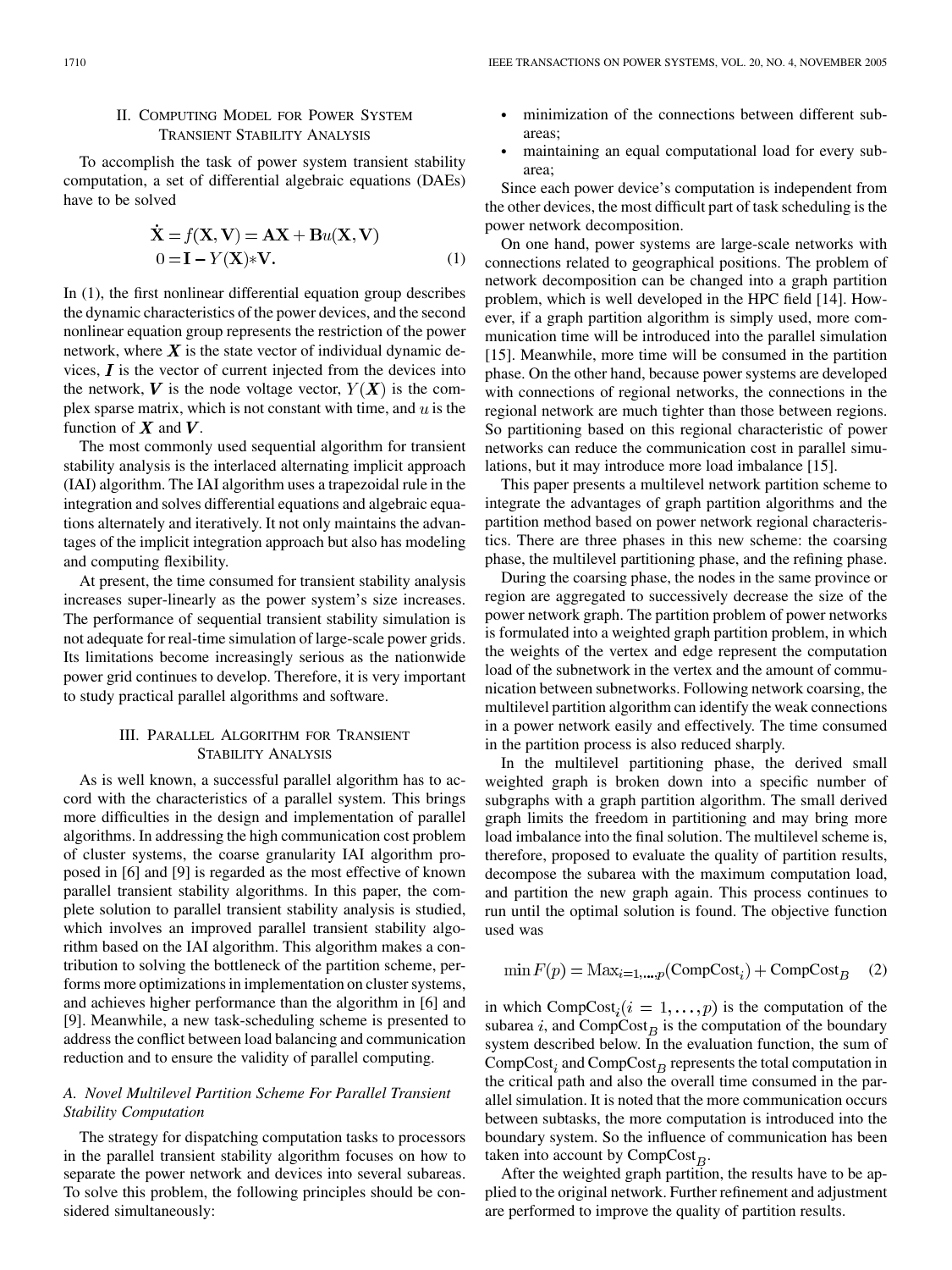The flow chart of the proposed multilevel partition scheme based on the regional characteristic of power networks is shown below.

- Step 1) *Establish the multilevel model of the power network* Establish the power network model at the grid level, province level, region level, station level, and so on.
- Step 2) *Network coarsing*

2.1 Decide the reasonable level of network coarsing with partition number.

- 2.2 Reduce the network.
- 2.3 Compute the vertex weights and edge weights of the derived graph.
- Step 3) *Graph partitioning*

3.1 Perform graph partitioning with the multilevel recursive bisection algorithm.

3.2 Evaluate the results of partitioning. If the result of the objective function is bigger than that of the previous partition, terminate the successive partition process and the previous result is the final one. Then go to Step 4); otherwise, go to Step 3.3).

3.3 Split the subarea with the maximum computation load, and go to Step 3.1).

Step 4) *Refine results*

4.1 Identify the isolated node sets by topo analysis.

4.2 Analyze the connections of the nodes in the boundary system.

4.2 Refine the network partition.

## *B. New Hierarchical BBDF Algorithm for Power Network Computation*

According to the power system's characteristics, the corresponding differential equations for dynamic devices such as generators are only related to one of the network nodes. The differential part of (1) can be put into connected subareas and can be divided into the corresponding processors for simultaneous computation. Therefore, the parallel computation of linear power network equations is the key to the transient process simulation. Furthermore, new events occurring during the simulation result in a rapid increase in the computation of transient stability problems, including adjusting the admittance matrix, rebuilding factors, and renewing the node voltages.

Based on cluster systems, the network equations are reformed in the BBDF [\[16](#page-8-0)], as shown in (3). The following equations are for two subareas as previously described:

$$
\begin{bmatrix} \mathbf{Y} & \mathbf{M}' \\ \mathbf{M} & \mathbf{Z} \end{bmatrix} \begin{bmatrix} \mathbf{U} \\ \mathbf{I} \end{bmatrix} = \begin{bmatrix} \mathbf{I}_p \\ 0 \end{bmatrix}
$$
 (3)

in which we have the equation shown at the bottom of the page, where the subscripts 1 and 2 represent the subarea number, and the subscripts  $p, n$ , and  $z$  represent the positive, negative, and zero sequence networks, respectively.  $Y_{1p}$ ,  $Y_{2p}$ ,  $Y_{1n}$ ,  $Y_{2n}$ ,  $Y_{1z}$ , and  $Y_{2z}$  are the admittance matrices of three (positive, negative, and zero) sequence networks, respectively.  $\mathbf{Z}_{CF}$  is the impedance matrix for cutting branches (the branches between different subareas) and fault branches and also the coefficient matrix of boundary equations in the BBDF computation.  $M$  and  $M'$  are the associated matrices between Y and Z, respectively.

According to the parallel scheme used in BBDF equations, the factor hindering parallelism is the solution of the boundary system, which is the sequential part in the whole parallel algorithm. With the increase of subareas, the time required to complete the boundary equations and the time spent on communication between processors increase sharply. This paper presents a hierarchical BBDF power network algorithm to enhance the computation efficiency of boundary equations. This algorithm introduces the BBDF parallel scheme into boundary equations recursively. The coefficient matrix of the boundary system is reordered by positive, negative, and zero sequence parts of cutting branches before fault branches, as described in

$$
\begin{bmatrix}\n\mathbf{Y}_{Tp} & \mathbf{N}_{Tp} & \mathbf{N}_{Tn} \\
\mathbf{Y}_{Tn} & \mathbf{Y}_{Tz} & \mathbf{N}_{Tn} \\
\mathbf{N}_{pT} & \mathbf{N}_{nT} & \mathbf{Y}_{F}\n\end{bmatrix}
$$
\n(4)

$$
M = \begin{bmatrix} M_{CF-1p} & M_{CF-2p} & M_{CF-1n} & M_{CF-2n} & M_{CF-1z} & M_{CF-2z} \end{bmatrix}
$$
  
\n
$$
Y = \begin{bmatrix} Y_{1p} & & & & \\ & Y_{2p} & & & \\ & & Y_{1n} & & \\ & & Y_{2n} & & \\ & & & Y_{1z} & \\ & & & & Y_{2z} \end{bmatrix}, U = \begin{bmatrix} U_{1p} \\ U_{2p} \\ U_{1n} \\ U_{1z} \\ U_{2z} \end{bmatrix}
$$
  
\n
$$
I = \begin{bmatrix} I_{1p} \\ I_{2p} \\ 0 \\ 0 \\ 0 \end{bmatrix}, M' = \begin{bmatrix} M_{1p-CF} & & & \\ M_{2p-CF} & & & \\ & M_{2n-CF} & M_{1z-CF} \\ & & M_{2z-CF} \end{bmatrix}
$$
  
\n
$$
Z = Z_{CF}, I = I_{CF}
$$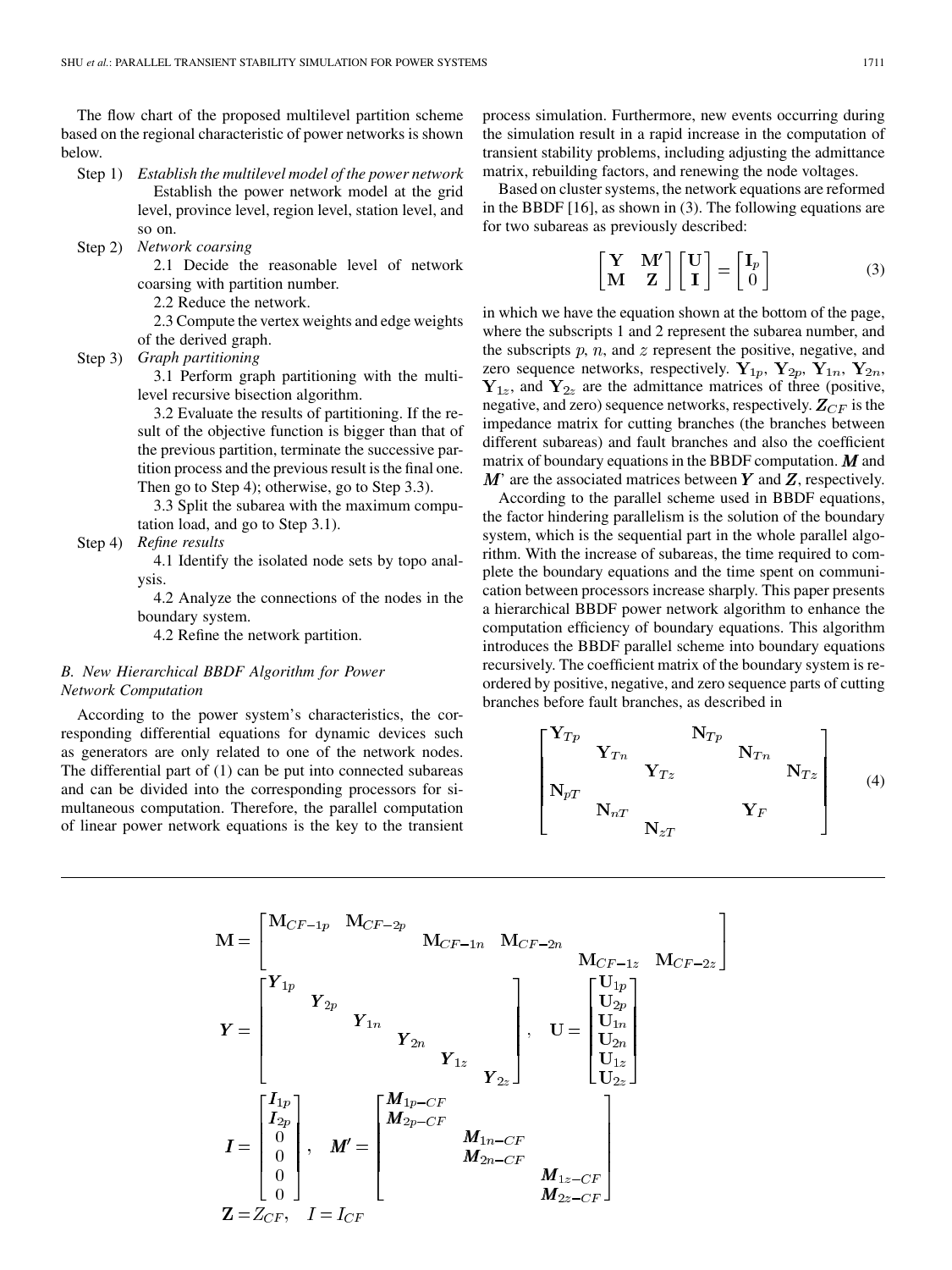in which  $Y_{T_p}, Y_{T_n}$ , and  $Y_{T_z}$  are the three sequence node admittance matrices for cutting branches,  $Y_F$  is the admittance matrix for fault nodes, and  $N_{Tp}$ ,  $N_{Tn}$ ,  $N_{rz}$ ,  $N_{pT}$ ,  $N_{nT}$ , and  $N_{zT}$  are the associated matrices. Because some fault forms have invalid impedance matrices, an admittance matrix is adopted in  $(4)$ .

Boundary equations are much smaller than network equations. Most of their computations focus on reforming the boundary equations and factoring the coefficient matrix when events occur. A dynamic multithread scheme is used to solve the boundary equations with nonsymmetric faults, which is more effective for clusters that consist of multiprocessor machines (SMP-Cluster). When this hierarchical network equation algorithm is applied to transient stability problems, it not only dramatically improves the efficiency and gains but also enhances the scalability of the program. At the same time, the boundary system computation scheme provides two other benefits. One is computation time reduction based on the symmetry of negative and zero parts in the boundary system, and the other is fewer conditions in the boundary matrix. This improves the precision and robustness of the algorithm.

## *C. Parallel Algorithm for Transient Stability Analysis*

In the simulation, a large system represented by (1) is broken into N subsystems based on the partition scheme. N subsystems are, respectively, assigned to  $N$  processors for computation. For example, the  $k$ th subsystem is processed by the processor  $P_k$  ( $k = 1, 2, \ldots, N$ ). Each subsystem is calculated independently with the solutions of the boundary system. Then the to the boundary equations comprises the computation results for each subsystem. This process is repeated until convergence is reached, as described in the following flow chart.

#### **Initialization**

For TimeStep =  $1, \ldots$ , MaxTimeStep (Simulaton Loop)

For Iter  $=$   $0, \ldots,$  MaxIters (Simulation Loop)

Parallel Simulation by Processor  $P_1 \dots P_N$ [e.g., in  $P_k$ ]

Include new events in subsystem  $k$ Solve the differential equations of subsystem  $k$  with the trapezoidal rule

$$
\dot{X}_k = f(X_k, V_k) = AX_k + Bu(X_k, V_k).
$$

Compute the current injected into subsystem  $k$ 

 $I_k(X_k, V_k)$ .

Check local convergence of subsystem  $k$ 

 $||I_{kt} - I_{k(t-1)}|| < \varepsilon_I, t$  - iteration number.

Solve the vector and matrix corrected in subsystem  $k$ 

$$
\begin{cases}\n\Delta Y_{km} = \left( M_{CF-km} Y_{km}^{-1} M_{km-CF} \right)^{-1}, & m = p, n, z \\
\Delta I_{kp} = \Delta Y_{kp} M_{CF-kp} Y_{kp}^{-1} I_{kp}\n\end{cases}
$$

Communication of collection between processors

Include new events in the boundary system

Global convergence checking

If convergence is reached, then break the iteration loop

Solve the boundary system (positive sequence related part)

$$
\begin{bmatrix}\nY_{Tp} & N_{Tp} & N_{Tp} \\
Y_{Tn} & Y_{Tz} & N_{Tn} \\
N_{pT} & & & \\
N_{nT} & Y_{F} & \\
N_{zT} & & & \\
\end{bmatrix}\n\begin{bmatrix}\nU_{Cp} \\
U_{Cn} \\
U_{Cz} \\
U_{Fn} \\
U_{Fn} \\
U_{Fz}\n\end{bmatrix}
$$
\n
$$
= \begin{bmatrix}\nI_{Tp} \\
I_{Tp} \\
I_{Fp} \\
I_{Fp}\n\end{bmatrix} + \sum_{m=1}^{k} \Delta I_{kp}
$$

Scattering the positive sequence solution

Check partial convergence in subsystem  $\boldsymbol{k}$ 

 $||I_{km-CF,t1}-I_{km-CF,t+1}|| < \varepsilon_I,t$ -iteration number

Solve the node voltages in subsystem  $k$ 

$$
U_{kp} = Y_{kp}^{-1} \left( \frac{I_{kp} - M_{kp-CF} \Delta Y_{kp}^{\times}}{\left( M_{CF-kp} Y_{kp}^{-1} I_{kp} - U_{kp-CF} \right)} \right).
$$

End Parallel Simulation

**End For** Iter (End Simulation Loop) Compute computation results of subsystem

 $\boldsymbol{k}$ 

Put the output information into the realtime database

Get new events from the outer system **End For** TimeStep (End Simulation Loop) **End** Simulation

The convergence checking scheme on parallel architecture is more complex than that on sequential systems because it has to take into account the coordination of the computing processes. We employed a new global convergence checking scheme to improve the computation efficiency, as follows.

- 1) Currents injected are regarded as variables to check convergence.
- 2) In every subsystem, convergence is checked locally. If local convergence occurs, the corresponding process informs the control process (the same as the process for computing the boundary system) with a local convergence flag instead of the new corrected vector. Then this subsystem waits for the global convergence flag or the new solutions of the boundary equations. If global convergence is reached, the simulation enters into the next time step. Otherwise, whether the local computation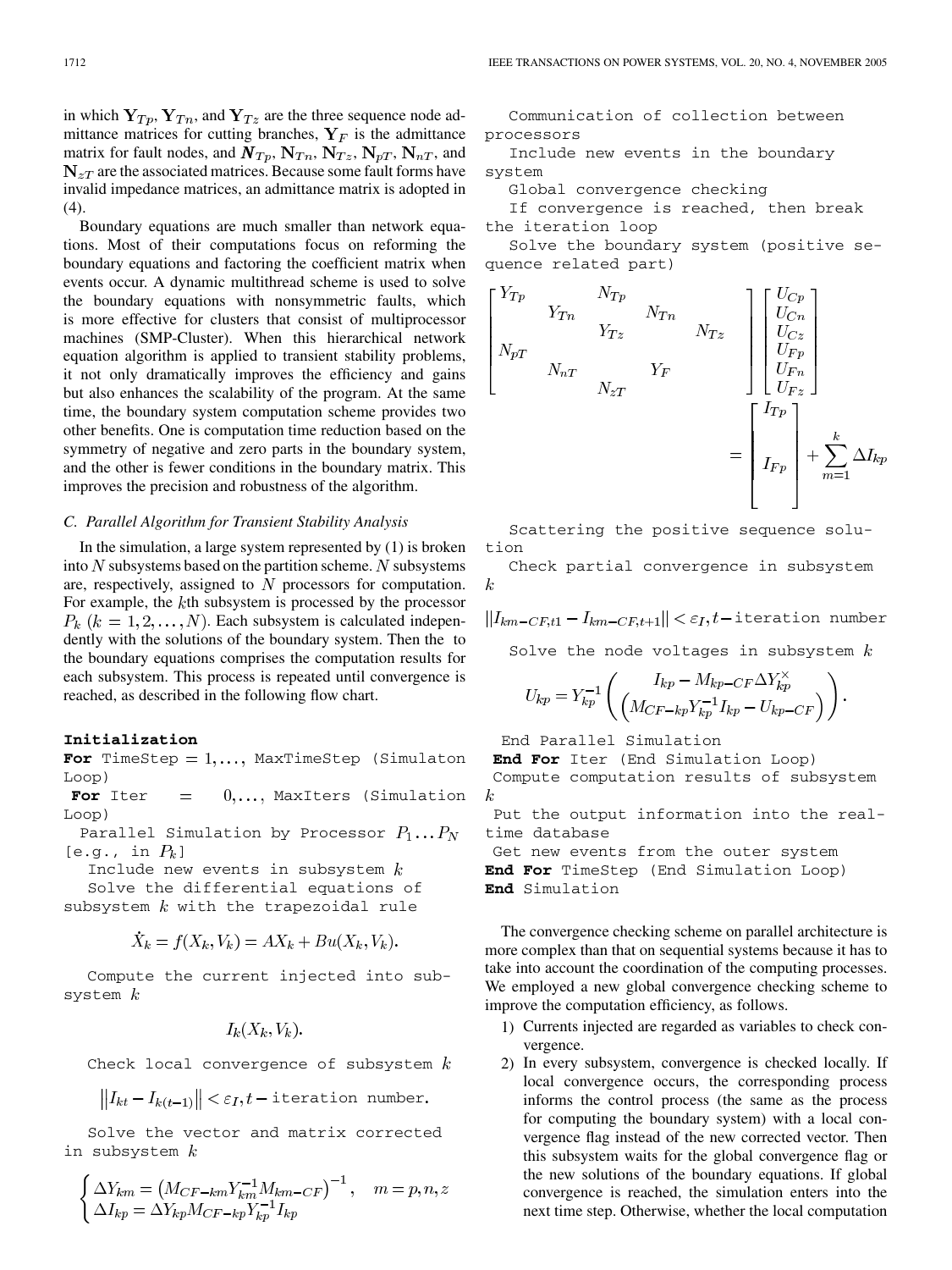is performed or not depends on the partial convergence checking.

3) The control process collects the local convergence flags from all subsystems. After the global convergence is checked, the results are sent to each subsystem. If global convergence is not reached, the boundary equations have to be solved once more.

In addition, some optimization schemes were developed to reduce the time spent on computation and communication and to improve the scalability of the program presented in this paper.

- 1) There are two iteration loops in the IAI algorithm. The inner one to solve nonlinear network equations is broken in the algorithm in order to cancel invalid substitutions. Numerical tests proved that the results obtained using our algorithm are as accurate as those of the traditional IAI algorithm.
- 2) During the simulation, state variables of dynamic devices, injected currents, and node voltages of the positive sequence network have to be updated in each iteration. Nevertheless, it is not necessary to compute the negative or zero sequence network equations in subsystems and boundary system. The electric variables of negative or zero sequences in subsystems and boundary equations will be solved once in every time step only when output is required.
- 3) Different schemes for computing faults are used for different fault forms, such as canceling the zero sequence network computation when inner-phase faults occur only.
- 4) Optimal node ordering, sparsity computation techniques for network solutions, and detailed code tuning are used to further improve the computation performance.

### IV. TEST RESULTS

In this paper, three power systems shown in Table I were tested on an SMP Cluster. In the cluster, each node was a symmetric multiprocessor (SMP) computer and had four Intel Xeon PIII700 MHz CPUs with 36-GB hard disks and 1 GB of memory. The communication medium between SMP nodes was Myrinet with a bandwidth of 2.56 Gb/s. The software environments were Redhat Linux 7.2 (kernel version 2.4.7–10 smp), MPICH-1.2.1…7, and gm-1.5pre4. Gm was the driver of Myrinet.

For all test cases, five order generator model, typical exciter and governor model, and induction motor model were used [\[17](#page-8-0)]. An A-phase fault on a single 220-kV branch was assumed for each case. The fault occurred at 0 s, and the branch tripped at 0.16 s. In the simulations, the fixed time step 0.02 s was used, and the simulation time was 0.3 s, where the heaviest computational load was located. The convergence tolerance was  $10^{-4}$  p.u.

The partition results using the multilevel scheme are listed in Table II.

It should be noted that the same compiler flags and code tuning schemes were used for all the test programs in this paper. In the figures below, *Sp* stands for speedup, which is the ratio of the time required for parallel simulation with partitions to the time required for sequential simulation without partitions. *SV* stands for the simulation velocity, which is the ratio of the

TABLE I NETWORK INFORMATION FOR THREE POWER SYSTEMS

|       | System               | Case 1 | Case 2 | Case 3 |
|-------|----------------------|--------|--------|--------|
| Scale | number of nodes      | 706    | 1103   | 2115   |
|       | number of branches   | 1069   | 1622   | 2614   |
|       | number of generators | 88     | 183    | 248    |
|       | number of loads      | 459    | 695    | 544    |

TABLE II RESULTS OF THE PARTITION SCHEME FOR THREE POWER SYSTEMS

| <b>Network</b> | Partition<br>number     | Max/Min <sup>a</sup> | CutBrn <sup>b</sup> |
|----------------|-------------------------|----------------------|---------------------|
|                | $\overline{2}$          | 422/284              | $\overline{4}$      |
|                | 4                       | 301/121              | 7                   |
| Case 1         | 5                       | 169/121              | 12                  |
|                | 6                       | 149/75               | 17                  |
|                | 8                       | 119/68               | 34                  |
|                | $\overline{2}$          | 656/447              | 1                   |
|                | 4                       | 387/215              | 19                  |
| Case 2         | 5                       | 268/182              | 18                  |
|                | 6                       | 232/118              | 29                  |
|                | 8                       | 217/65               | 43                  |
|                | $\overline{2}$          | 1088/1027            | 2                   |
|                | $\overline{\mathbf{4}}$ | 611/477              | 22                  |
|                | 5                       | 641/310              | 20                  |
| Case 3         | 6                       | 401/323              | 31                  |
|                | 8                       | 328/199              | 40                  |
|                | 10                      | 258/172              | 47                  |
|                | 12                      | 230/123              | 57                  |

<sup>a</sup> Max/Min: the ratio of the number of nodes in the maximal partition to the number in the minimal partition.

<sup>b</sup> CutBrn: the number of branches between sub-areas.

actual running time of the power grid transient process to the simulation time on the cluster system for the same power grid case. The efficiency is expressed as  $E = Sp/P$ , where P is the number of CPUs.

## *A. Validity of the Algorithm Proposed in This Paper*

For Case 1, Fig. 1 shows the maximum deviation of node voltage with the parallel program presented in this paper and the software named PSASP. PSASP is the standard sequential software package developed by EPRI China, which is widely used for power system simulation in China [[18\]](#page-8-0).

According to Fig. 1, the maximum deviation of node voltage between our algorithm and PSASP was less than  $10^{-5}$  p.u. This proves that our algorithm is accurate and feasible.

## *B. Computation Performance of Our Algorithm*

Figs. 2–4 show the speedups and simulation velocity of the parallel computing for Cases 1–3. Figs. 5 and 6 show the efficiency  $(E)$  and the simulation time  $(T)$  of parallel transient simulations of the three power networks (Cases 1–3).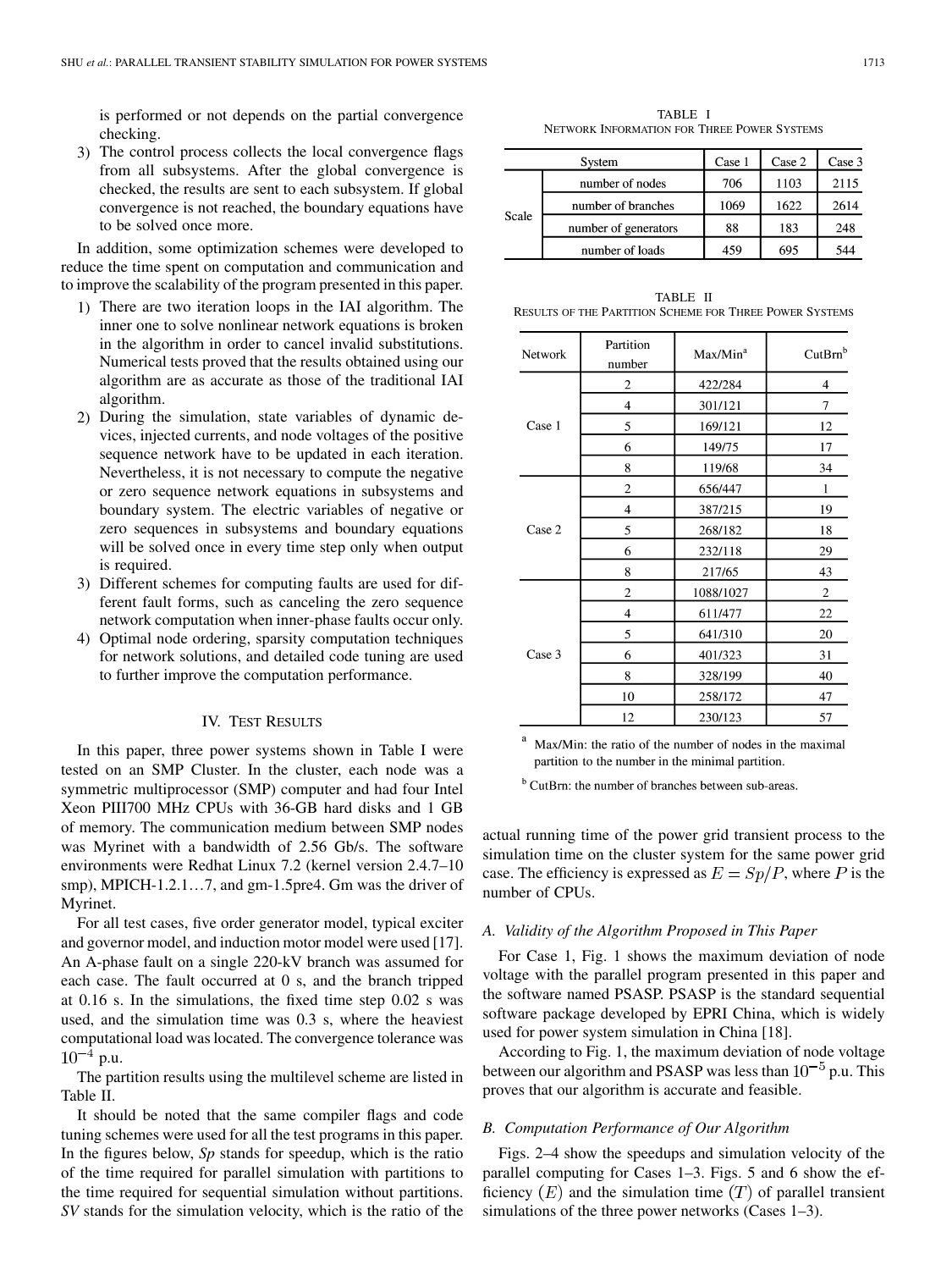

Fig. 1. Maximal deviation of node voltage using our algorithm and PSASP (PSASP is regarded as the standard software).



Fig. 2. Speedups and simulation velocity of Case 1.



Fig. 3. Speedups and simulation velocity of Case 2.

Comparing the results of the three cases shown in these figures, the following conclusions can be drawn.

- The high speedups and parallel efficiency are achieved in three actual power networks, and some super-linear speedups are even achieved. These results suggest that the parallel algorithm proposed in this paper is efficient and practical and can be used for real-time power system simulations.
- The transient process simulations run faster than the realtime process for these three large-scale power systems. For example, when a single CPU was used in Case 1, the transient simulation took a little less time than the actual transient process, which meets the initial requirement of real-time simulation. But for online use, simulations have



Fig. 4. Speedups and simulation velocity of Case 3.



Fig. 5. Efficiency of power grid of Cases 1–3.



Fig. 6. Parallel simulation time for Cases 1–3.

to take much less time and leave enough time for prediction, control, and event handling. When six CPUs were used in Case 1, the simulation time was only 18% of the actual transient process time and a super real-time simulation was achieved. This was almost four times faster than that on a single CPU. For Cases 2 and 3, simulations carried out with a single CPU were not adequate for the requirement of real-time simulation. So parallel processing was necessary to improve the simulation velocity. When six CPUs were used for parallel computation in Case 2, the simulation velocity reached 3.836, only 26% of the actual transient process time, and about six times faster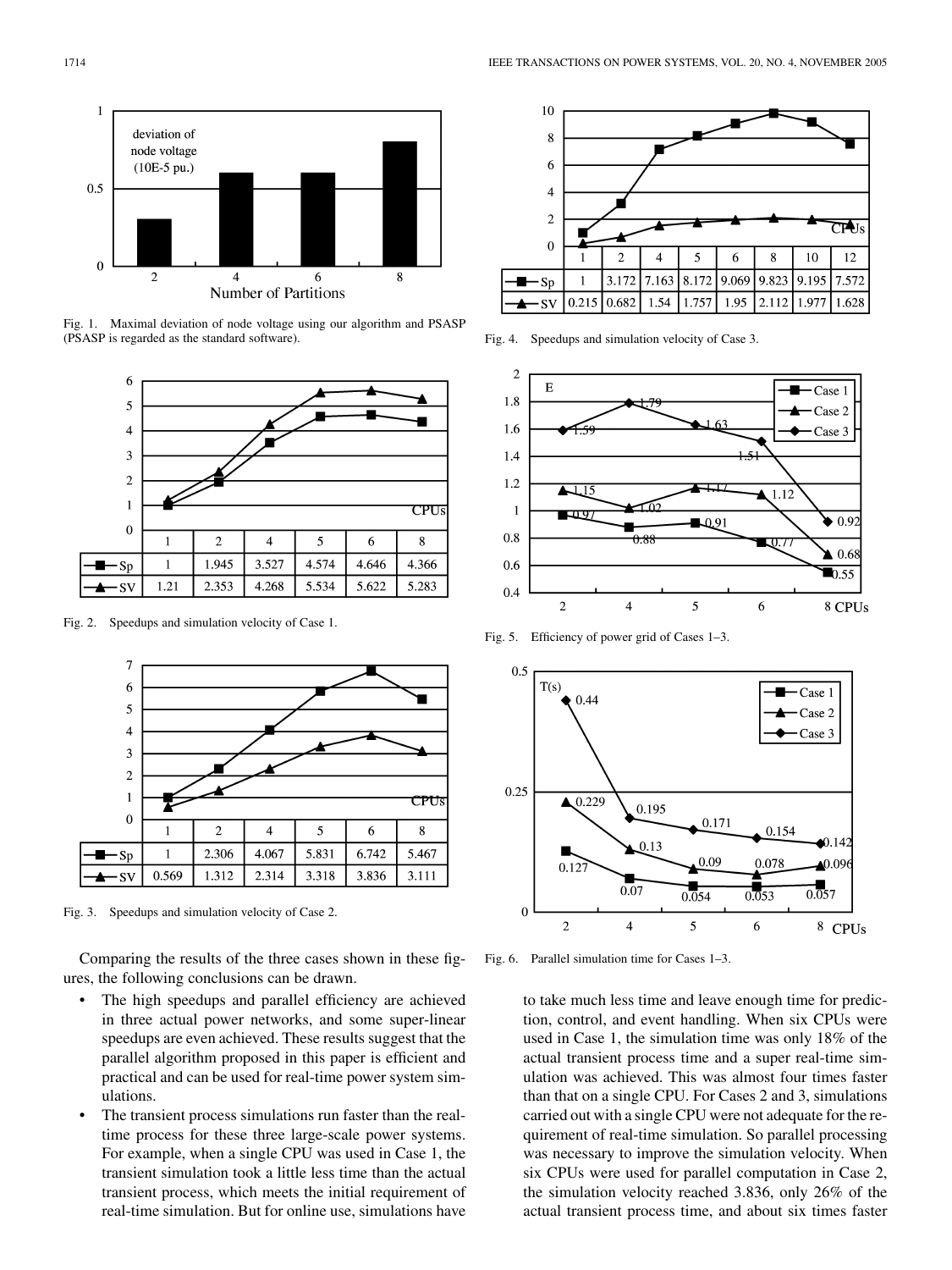

Fig. 7. Performance comparison using the hierarchical BBDF algorithm and the traditional algorithm (left for our algorithm).

than that on a single CPU. A super real-time simulation was also achieved. As shown in Fig. 4, the parallel simulation for the largest power network (Case 3) on eight CPUs was almost nine times faster than the sequential simulation and twice as fast as the real-time process. These results prove that the partition scheme and the hierarchical algorithm for parallel transient stability analysis proposed in this paper are very efficient.

The speedups of parallel simulations become saturated with the increase of subareas and computing processors, reaching a maximum between 5 and 10. For Case 1, six processors were being used when the speedup and the simulation velocity reached the maximum. There were also six processors in use when the speedup and simulation velocity for Case 2 reached the maximum. For Case 3, eight processors were in use when the speedup and simulation velocity reached the maximum. From Case 1 to Case 3, the optimal partition number and speedup increased with the increase of power system size. It should be noted that the algorithm presented in this paper is scalable, and simulations using this algorithm are able to achieve better efficiency and gains on larger power systems.

# *C. Performance Comparison Between Our Algorithm and the Traditional BBDF Algorithm on a Cluster*

For Case 1, the performance comparison between our hierarchical BBDF algorithm and the algorithm proposed in [\[6](#page-8-0)] and [\[9](#page-8-0)] is shown in Fig. 7. When computing the speedups, the same sequential time was used in both algorithms. Meanwhile the same partitions and cluster system were used in these two programs.

As shown in Fig. 7, the hierarchical BBDF algorithm proposed in this paper can gain higher performance than the coarse granularity IAI algorithm [\[6](#page-8-0)], [[9\]](#page-8-0). The more partitions used, the higher speedups are achieved. When six CPUs are used, the two algorithms both get optimal performance. It was also found that the performance advantage of our algorithm over the algorithm in [\[6](#page-8-0)] and [\[9](#page-8-0)] reaches the maximum with six CPUs. The maximum speedup of our algorithm was 4.65, which was about 16% higher than that of the algorithm proposed in [[6\]](#page-8-0) and [\[9](#page-8-0)]. This is due to reduced communication time and the optimization of boundary system computation in our algorithm. There-

TABLE III COMPARISON OF THE MULTILEVEL SCHEME AND ALGORITHM IN METIS

| Partition | Multilevel scheme |        | <b>METIS</b> algorithm |        |
|-----------|-------------------|--------|------------------------|--------|
| number    | Max/Min           | CutBrn | Max/Min                | CutBrn |
|           | 422/284           |        | 379/327                | 12     |
|           | 301/121           |        | 207/156                | 28     |
|           | 119/68            | 34     | 145/74                 | 54     |



Fig. 8. Performance comparison using the multilevel partition algorithm and the graph partition algorithm in METIS (left for our algorithm).

fore, it can be concluded that our algorithm is superior to the well-known coarse granularity algorithm.

# *D. Performance Comparison Between Our Multilevel Partition Scheme and METIS*

Table III lists the partition results using the multilevel scheme and the recursive bisection method in METIS [\[19](#page-8-0)]. It should be noted that the different partition parameters have been tested for the METIS algorithm in these cases, and the best results are shown here. Furthermore, a comparison of the simulation performance for the proposed multilevel partition scheme and the algorithm in METIS is shown in Fig. 8. Our hierarchical spatial algorithm was used to simulate the transient process for two partition methods.

Table III shows that the multilevel partition scheme results in much fewer cutting edges than the recursive bisection algorithm in METIS but leads to a little more imbalance between subareas. The results in Fig. 8 suggest that the multilevel scheme achieves higher efficiency in transient stability simulations on cluster systems, and its performance does not noticeably suffer from the imbalance of subareas. Furthermore, higher efficiency is achieved with the increase of partition number. With eight CPUs, the efficiency of our algorithm was about 70% higher than that of METIS. Therefore, it can be concluded that the multilevel partition scheme fits our cluster-based spatial algorithm well, especially when more CPUs are used. The multilevel partition scheme and the hierarchical algorithm give an integrated solution to parallel transient stability analysis and can provide very satisfying results.

# *E. Analysis of Super-Linear Speedup Phenomenon in Test Cases*

The efficiency of this parallel algorithm exceeded 100% in some test cases. According to the analysis of our algorithm, the communication and computation time required for solving boundary equations increase with the increase of processors,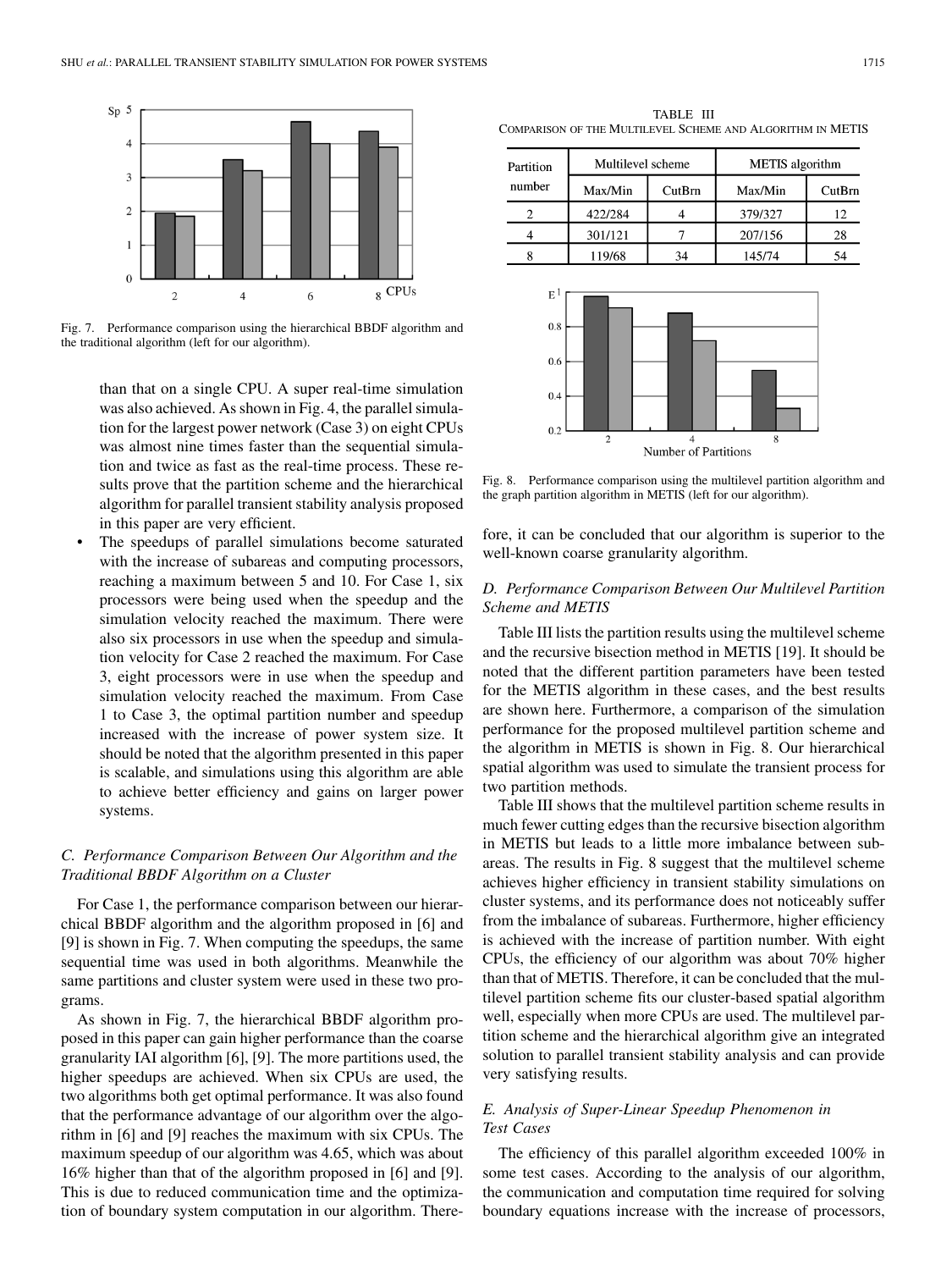

Fig. 9. Ratios of the sequential computation time to the computational time of the new algorithm with partitions running on a single processor.

while the computation time required for dealing with new events, which includes reforming and factoring the admittance matrix, decreases with the increase of partition number. Meanwhile, the partial convergence checking mechanism cancels some redundant iteration cycles of subareas and greatly reduces the total computation of parallel simulations. So the total computation required by this algorithm may decrease in some cases. This can be proven with the ratios of the computational time of the new algorithm with partitions running on a single processor to the sequential computation in Fig. 9 for Case 2. This is one important cause of the abnormally high speedup and dramatically improved efficiency.

Another cause is the dynamic multithread scheme used in this algorithm. The threads share some of the computation and reduce the amount of communication between computing processes. At the same time, the so-called "cache effect" is also considered as a potential reason for these abnormal performance results.

### V. CONCLUSION

This paper proposes a multilevel partition scheme based on power network regional characteristics and a hierarchical BBDF power network algorithm. The algorithm uses message-passing and shared-memory models simultaneously. Optimization schemes such as convergence checking are also presented to improve the simulation efficiency. The multilevel partition scheme and the hierarchical spatial algorithm give an integrated solution to parallel transient stability analysis and are implemented on a cluster system. Simulations were performed for three large-scale power systems in China. The numerical results suggest that the algorithms and optimization schemes are efficient and scalable. Compared to some other spatial parallel algorithms for transient stability analysis [[6\]](#page-8-0), [[20\]](#page-8-0), this algorithm shows remarkably improved performance. This algorithm, with adequate efficiency and scalability, is a feasible selection for the real-time transient simulation of China's future nationwide power grid.

#### **APPENDIX**

For all test cases in this paper, a five order generator model, typical exciter and governor model, and induction motor model were used and are listed below.

5 order generator model:

$$
T'_{d0} \frac{dE'_q}{dt} = E_{fd} - (k_G - 1)E'^{(S_n)}_{q} - \frac{x_d}{x'_d}E'_q
$$
  
+ 
$$
\frac{x_d - x'_d}{x'_d} (V_x \cos \delta + V_y \sin \delta)
$$
  

$$
T''_{q0} \frac{dE''_d}{dt} = -E''_d + (x_q - x''_q) I_q
$$
  

$$
T''_{d0} \frac{dE''_q}{dt} = -E''_q - (x'_d - x''_d) I_d + E'_q + T''_{d0} \frac{dE'_q}{dt}
$$
  

$$
T_J \frac{d\omega}{dt} = \frac{P_T}{\omega} - \frac{P_e}{\omega} - D(\omega - \bar{\omega}_0) 2\pi f_0
$$
  

$$
\frac{d\delta}{dt} = (\omega - 1) 2\pi f_0.
$$

The block diagram of governor model:



The block diagrams of exciter models:



The induction motor model:

$$
T'_{do} \frac{d\dot{e}'_M}{dt} = -\dot{e}'_M - jk_Z(x - x')\dot{I}_M - jT'_{do}\dot{e}'_M S 2\pi f_0
$$

$$
T_J \frac{ds}{dt} = M_M - M_E
$$

in which  $M_M = k_L [\alpha + (1 - \alpha)(1 - S)^P]$ 

$$
M_E = -\operatorname{Re}\left(\dot{e}'_M \hat{I}_M\right)
$$

$$
k_L = \frac{P_{t(0)}^*}{\alpha + (1 - \alpha)(1 - S_{(0)})^P}
$$

The definitions of parameters in the above formulas and diagrams are the same as those in EPRI China's book *Power System Analysis Software Package, Fundamental Database User Manual* published in 2001. PSASP is the standard se